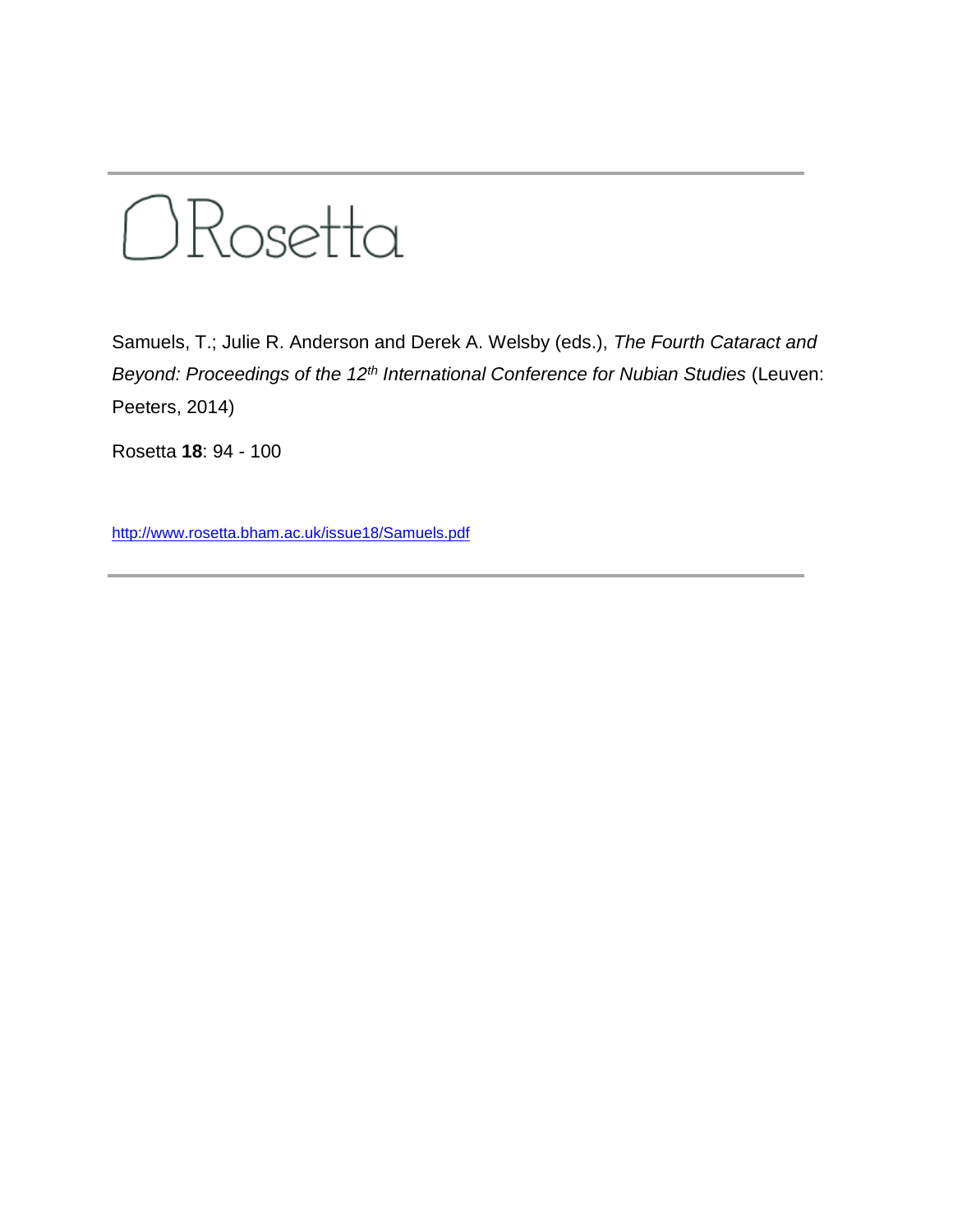## **Julie R. Anderson and Derek A. Welsby (eds.),** *The Fourth Cataract and Beyond: Proceedings of the 12th International Conference for Nubian Studies***. Leuven: Peeters, 2014. xxviii + 1193. ISBN: 978-90-429-3044-5**

*Tristan Samuels University of Toronto*

This proceedings is a result of the 12<sup>th</sup> International Conference for Nubian Studies held in the British Museum in London. This collection of papers includes contributions from archaeologists and scholars who address a variety of topics pertaining to the region of Sudan and southern Egypt designated as Nubia. The volume has an Introduction which records the opening speeches of the conference and a discussion of the Merowe Dam Archaeological Salvation Project (MDASP). The Introduction is followed by the three main sections: 'Main Papers', 'Reports and Research Papers', and 'Language and Linguistics'. This review summarises the general content and highlights some of the analytical papers that reflect and/or challenge discursive tendencies in Nubian studies.

The 'Main Papers' section is divided chronologically into five sub-sections: Prehistory, The Kerma Period, the Kushite Period, The Mediaeval Period, and The Islamic Period. The papers in the 'Prehistory' sub-section (pp. 9-52) discuss recent discoveries related to this part of Nubian history. Piotr Osypiński (pp. 9-18) covers the Fourth cataract region. Matthieu Honegger (pp. 19-30) discusses Northern Sudan. Maria Gatto (pp. 45- 52) discusses Lower Nubia, Upper Egypt, and the desert regions.

The Kerma Period consists of four essays. Henryk Paner (pp. 53-80) discusses the presence of Kerma culture in the Fourth Cataract region. Charles Bonnet (pp. 81-94) discusses the growth of knowledge on Kerma cultures. Brigitte Gratien (pp. 95-102) covers Kerma culture in the region north of the Third Cataract. Dominique Valbelle (pp.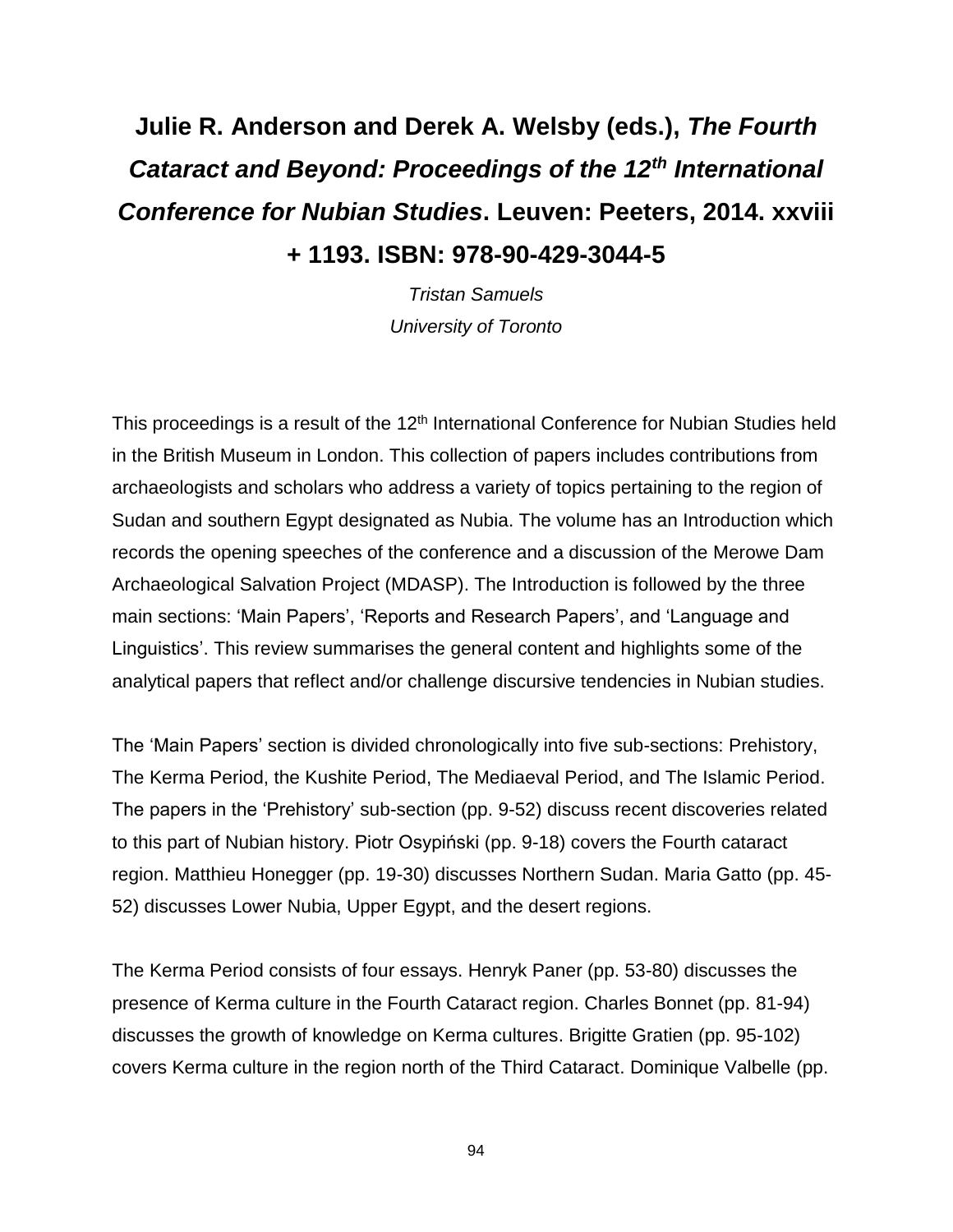103-110) gives an overview of international relations between Kerma and Ancient Egypt.

The Kushite Period has three essays. Salah Mohamed Ahmed (pp. 111-18) gives an overview of the Kushite presence in the Fourth Cataract region. Vincent Rondot (pp. 119-24) discusses the archaeological activities at Meroe Island. Angelika Lohwasser (pp. 125-34) discusses Kushite relations beyond the Nile Valley, particularly in the Kushite border regions.

The Mediaeval Period consists of essays that give overviews of different aspects of the period. Bogdan Żurawski (pp. 135-54) discusses the history of the Fourth Cataract during the Mediaeval Period using the archaeological data. Włodzimierz Godlewski (pp. 155-70) reconstructs the history of the kingdom of Makuria using various range of sources. David Edwards (pp. 171-82) discusses Mediaeval Nobadia and the growing research on the kingdom. Derek Welsby (pp. 183-99) discusses the current state of knowledge on the Kingdom of Alwa.

The Islamic Period has four essays. Abdelrahman Ali Mohammed (pp. 201-08) covers the Fourth Cataract region. Intisar Soghayroun Elzein (pp. 209-16) discusses Islamic archaeology in Northern Sudan. Michael Mallinson (pp. 217-226) discusses the Red Sea Littoral. Yusuf Fadl Hasan (pp. 227-34) discusses Islamic Sudan's external contacts.

The 'Reports and Research Papers' section is divided chronologically into seven subsections: Prehistory, Kerma and contemporary cultures, Pharaonic, Kushite, Mediaeval, Islamic to Modern, and a Multi-period sub-section. The prehistory sub-section includes archaeological reports. Elena A. A. Garcea (pp. 235-42) gives an update on excavations at Sai Island. There are updates on the El-Salha Project at El-Khiday in Central Sudan which include a preliminary study of the site overall by Sandro Salvatori et al (pp. 243- 57), a geoarchaeological study (pp. 259-70) by Andrea Zerboni, and a bioarchaeological analysis (pp. 271-77) by Tina Jakob. Abdel M. Khabir (pp. 279-84) provides a study of

95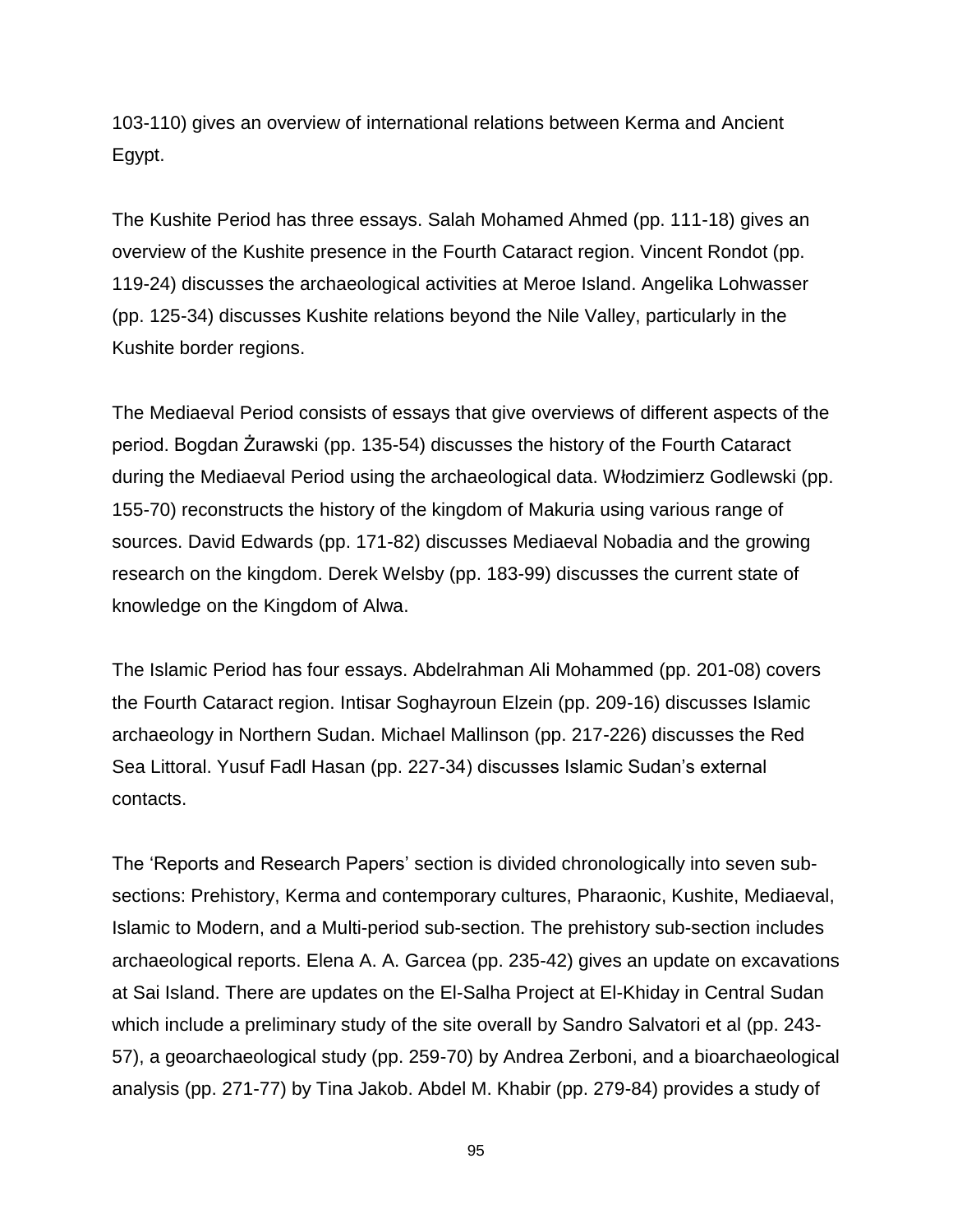pottery from Neolithic sites, Islang 2 and Nofalab 2, in the Khartoum province. Azhari Mustafa Sadig (pp. 285-92) looks at child burials in Late Neolithic site of es-Sour. Moreover, there are reports on Nabta Playa. Przemek Bobrowski et al. discusses the excavations of the Neolithic tumuli (pp. 293-301) and Heba-Tallah A. A. Ibrahim discusses (pp. 303-09) the megalithic architecture at Nabta Playa.

The content in 'Kerma and the contemporary cultures' (pp. 311-66) consists of archaeological reports and discussions that focus on social and cultural developments. For example, Emberling et al. (pp. 329-36) discuss ceramic traditions at the Kerma culture cemetery at el-Widay I which is a peripheral area within the kingdom of Kush. They argue that the mixture of ceramics shows no coherent indigenous culture in the fourth cataract region between the Neolithic and Kerma period. However, this approach overlooks the possibility of physical hybridity and fluidity in cultural expression.

The content in the 'Pharaonic' sub-section (pp. 367-530) includes fieldwork reports and discussions of Nubian identity. There are three papers that both reflect and critique general views in Nubian studies regarding group identity. Stuart Tyson Smith and Michele R. Buzon (pp. 431-42), critique the notion of 'Egyptianisation' in favour of 'cultural entanglement' as an explanation of Kushite identity during colonisation. Smith and Buzon show the shortcomings of Egyptianisation, but their analysis assumes an exact correlation between material record and identity in a colonial setting. This approach oversimplifies social relations and the implications of structural power dynamics on those relations. <sup>1</sup> Moreover, the common African context of ancient Egypt and Kush is overlooked. Further, they somewhat retain the concept of Egyptianisation, rather than dismantling it altogether.

Natalie A. Pomerantseva (pp. 451-56) demonstrates that Ancient Egyptian visual depictions of Nubians were both canonical and non-conical. She presupposes that there was a Black/non-Black dichotomisation of Nubia and Ancient Egypt, a common assumption in Nubian studies and Egyptology, which is problematic. To the contrary,

l

<sup>1</sup> For more on this issue see Epperson 2004, Fanon 1967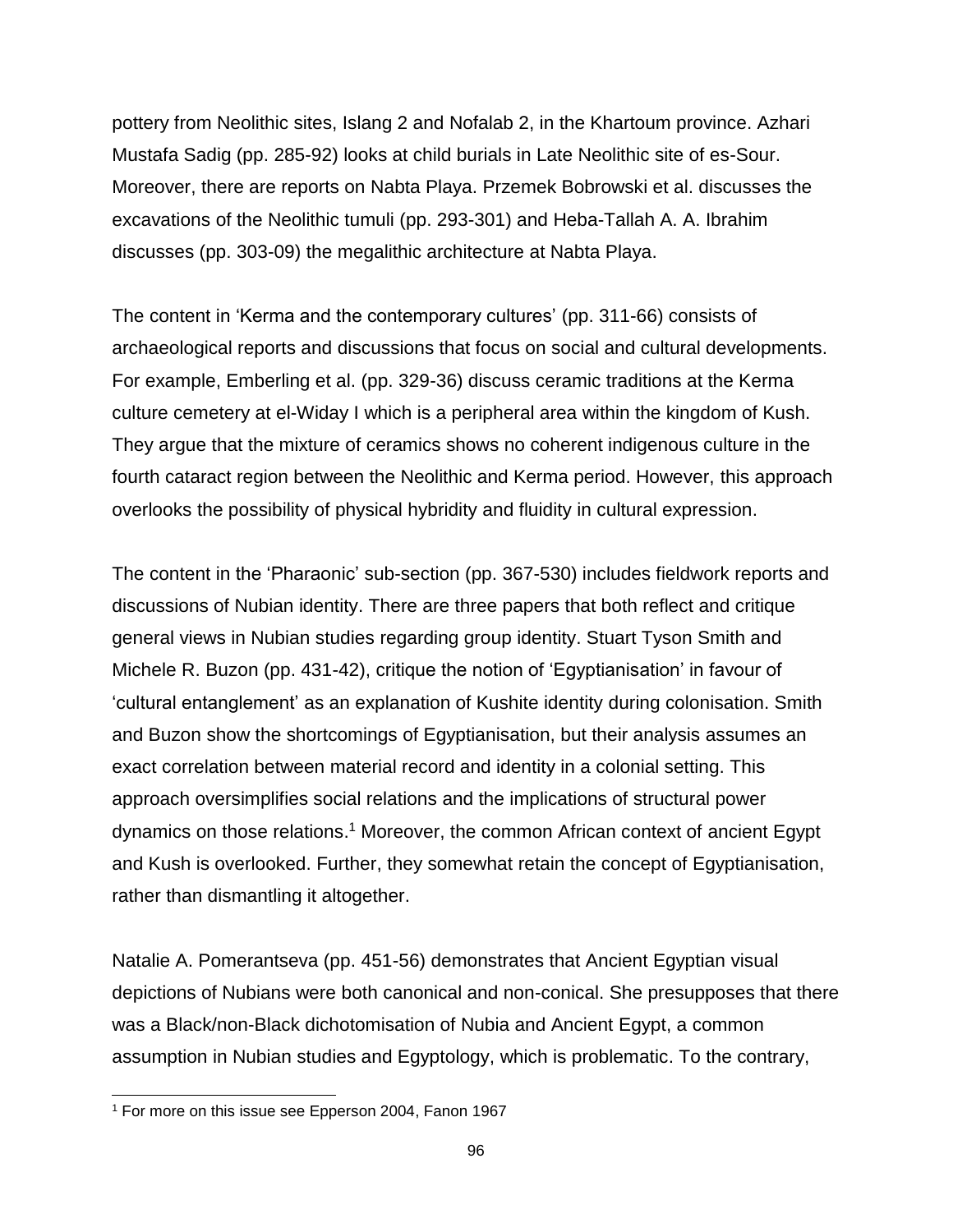both peoples are depicted in the same range of black and brown complexions and diversity of phenotypes as contemporary Black people.<sup>2</sup> Thus, the Ancient Egyptians were just as Black as their Nubian neighbours. Danièle Michaux-Colombot (pp. 507-22) questions the Nubians/Nubia translation. Her 'true' (or real) Nubians distinction is not substantively explained. However, she convincingly demonstrates that it is best to transliterate ethnicons in light of the multi-ethnic background of the ancient Middle Nile Valley.

The discussions in the 'Kushite' sub-section (pp. 531-832) include archaeological reports, analysis of royal symbolism, cultural practices and external contacts in the context of Napatan-Meroitic period. Some discussions show new perspectives to old problems. For example, El-Samani Al-Nasir Mohammed Ahmed (pp. 531-36) suggests that Napatans were a royal family from the Kerma period who returned from their refuge in the New Kingdom which, in turn, explain the archaeological gap between the New Kingdom and the emergence of Napatan Kush. Another example, Jean Revez (pp. 537- 44) suggests that the title 'King's Brother' used by the Napatan rulers was a royal title more so than a biological marker much like the title of 'King's Son(s)' which occurred in the thirteenth dynasty and sporadically in other periods in Ancient Egypt. This argument is strong, but could be further enhanced by situating Kush and Ancient Egypt in their African context because this use of kinship terms is a common aspect in African cultures.<sup>3</sup>

The content in the 'Mediaeval' section (pp. 833-1004) includes archaeological reports, epigraphic studies, and discussions of Christianity in Nubia. The 'Islamic to Modern' content (pp. 1005-48) consists of archaeological reports and notes, surveys of museum collections, tourism discussions, and discussions of iconography.

The content in the 'Multi-Period' section (pp. 1049-1168) includes archaeological reports and discussions of social development. For example, Ross Thomas (pp. 1091-98)

l

<sup>2</sup> For further discussion see Ashton 2011, Carruthers 1992, Grantham 2003, Martin 1984

<sup>3</sup> For further discussion see Allen 2009: 34-55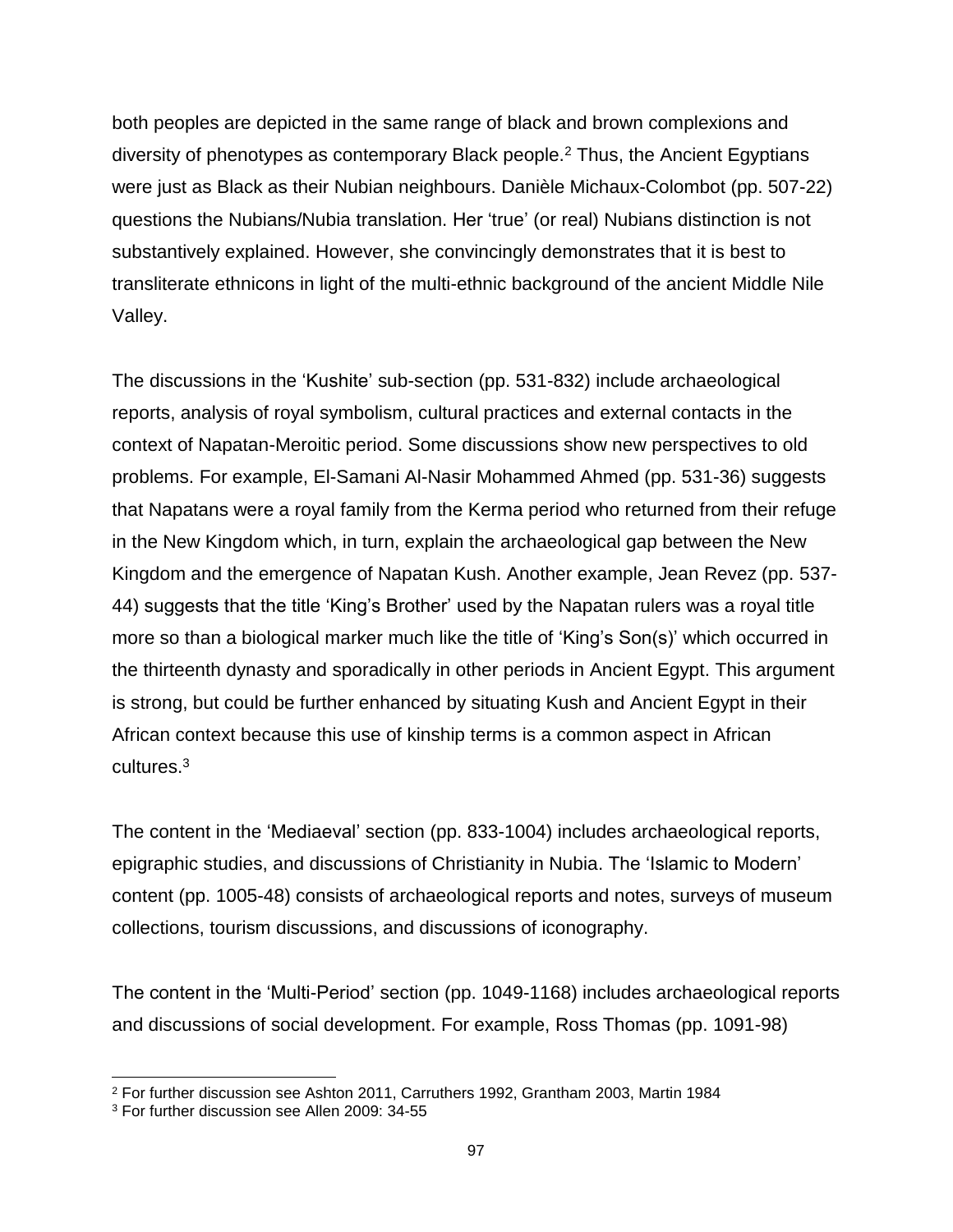correlates ceramic use and food consumption to identity display at the Fourth Cataract. However, ethnic identity is too complex to be limited to material consumption. The regional differences that Thomas observes could simply reflect social relations, e.g. external contacts, as opposed to actual group identity. It is important to understand race and ethnicity as dialectical social processes. <sup>4</sup> Thus, the archaeological record can give insight on daily consumption, but it may not correlate to racial or ethnic identity.

The 'Language and Linguistics' section has two essays that provide complementary perspectives. Claude Rilly (pp. 1169-88) uses historical linguistics approach, alongside archaeology and physical anthropology to address issues of ethnicity in the Middle Nile Valley from the second millennium BC to the early Middle Ages. Rilly suggests that Pre-Nubian influence on Old Nubian occurred prior to the settlement of the Noubades in Nubia and that its speakers assimilated into one of the early Nubian groups, but the linguistic situation with the C-group peoples remains unclear. Herman Bell (pp. 1189-94) gives an interesting discussion on linguistic continuity, or perhaps revival, between ancient and modern Sudanese culture. Bell, using three language games as a test, argues that a streamlined and simplified Old Nubian alphabet can help revitalise modern Nubian languages and cultures. Both papers highlight the critical role of language in cultural and historical development.

There are three issues in Nubian studies reflected in the collection, particularly in regards to Nubian antiquity. First, scholarship must go beyond the reductionist framing of Nubian engagement with ancient Egyptian culture in an adoption/rejection binary in favour of more nuanced approaches that address *both* their differences and fundamental Africanity.<sup>5</sup> Secondly, scholars have to engage anti-colonial scholarship and critical race theory when discussing ancient Nubian identity in the colonial period.<sup>6</sup> Third, the viability of the material record as a basis for determining identity has to be critically reassessed using the aforementioned scholarship. Despite the aforementioned

l

<sup>4</sup> For further discussion see López 2000, Rees 2007, Treitler 2013

<sup>5</sup> For example of such an approach see Faraji 2012

<sup>6</sup> For introductory material, see Césaire 1972, Delgado and Stefancic 2012, Haley 2009, Fanon 1967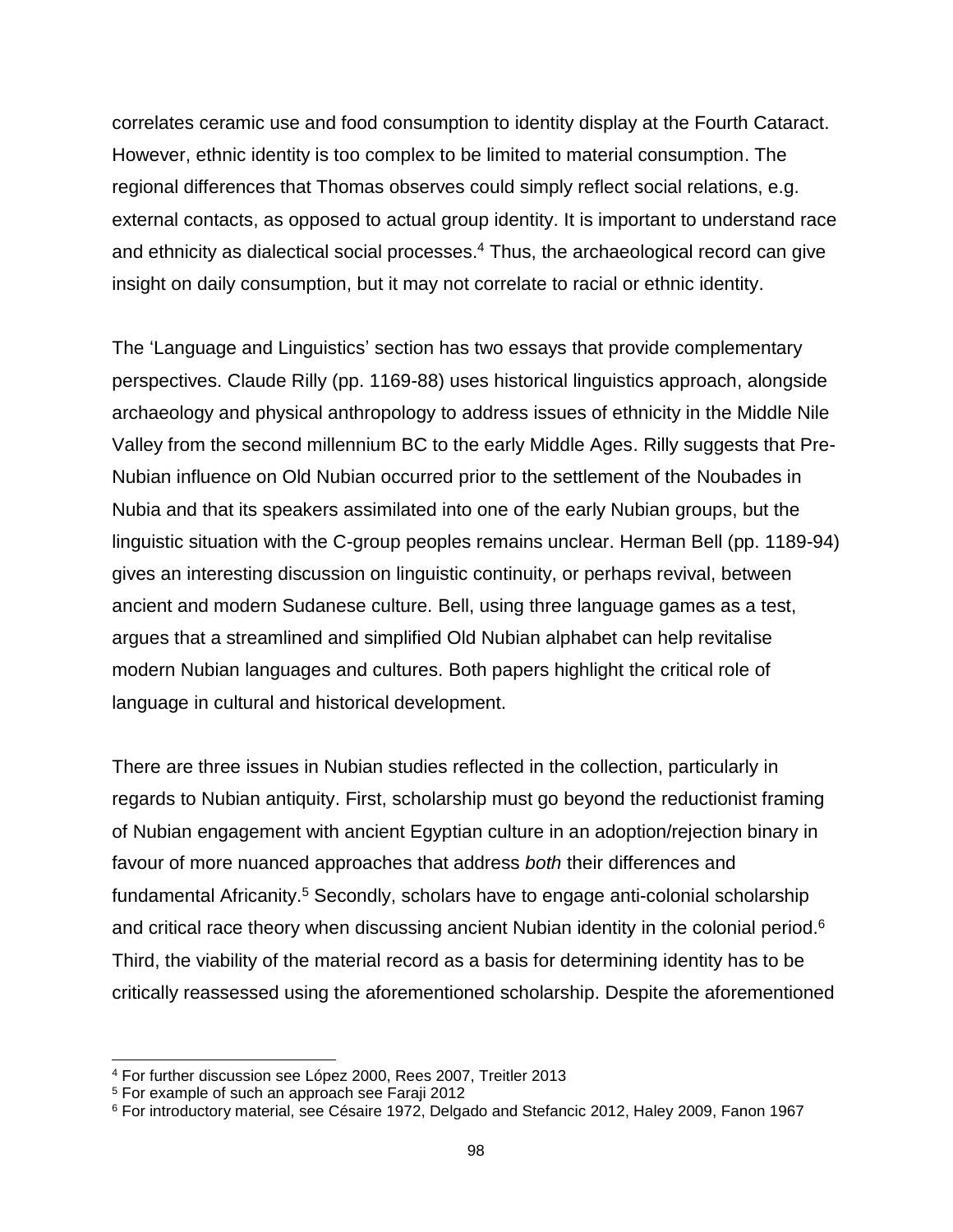problems, this volume boasts engaging and insightful analysis which shows the growth of Nubian studies.

## **Bibliography**

Allen, Troy D. *The Ancient Egyptian Family: Kinship and Social Structure*. New York: Routledge, 2009.

Ashton, Sally-Ann. "Curating Kemet, Fear of a Black Land?" *Egypt in Its African Context: Proceedings of the Conference Held at the Manchester Museum, University of Manchester, 2-4 October 2009*. Ed. Karen Exell. Oxford: Archaeopress, 2011. 105-14. Carruthers, Jacob H. "Outside Academia: Bernal's Critique of Black Champions of Ancient Egypt." *Journal of Black Studies* 22.4 (1992): 459-76.

Césaire, Aimé . *Discourse on Colonialism*. Trans. Joan Pinkham. New York: Monthly Review, 1972.

Epperson, Terrence W. "Critical Race Theory and the Archaeology of the African Diaspora." *Historical Archaeology* 38.1 (2004): 101-08.

Fanon, Frantz. *Toward the African Revolution: Political Essays*. Trans. Haako Chevalier. New York: Grove, 1967.

Faraji, Salim. *The Roots of Nubian Christianity Uncovered: The Triumph of the Last Pharaoh: Religious Encounters in Late Antique Africa*. Trenton, NJ: Africa World, 2012. Grantham, Charles A. *The Battle for Kemet: Critical Essays on Ancient Egypt*. Chicago: Kemetic Institute, 2003.

Haley, Shelley P. (2009). "Be Not Afraid of the Dark: Critical Race Theory and Classical Studies." *Prejudice and Christian Beginnings: Investigating Race, Gender, and Ethnicity in Early Christian Studies*. Ed. Laura Salah Nasrallah and Elisabeth Schüssler Fiorenza. Minneapolis, MN: Fortress, 27-49.

López, Ian F. Haney. "The Social Construction of Race." *Critical Race Theory: The Cutting Edge*. Ed. Richard Delgado. Philadelphia: Temple UP, 2000. 191-203. Martin, Frank. "The Egyptian Ethnicity Controversy and the Sociology of Knowledge."

*Journal of Black Studies* 14.3 (1984): 295-325.